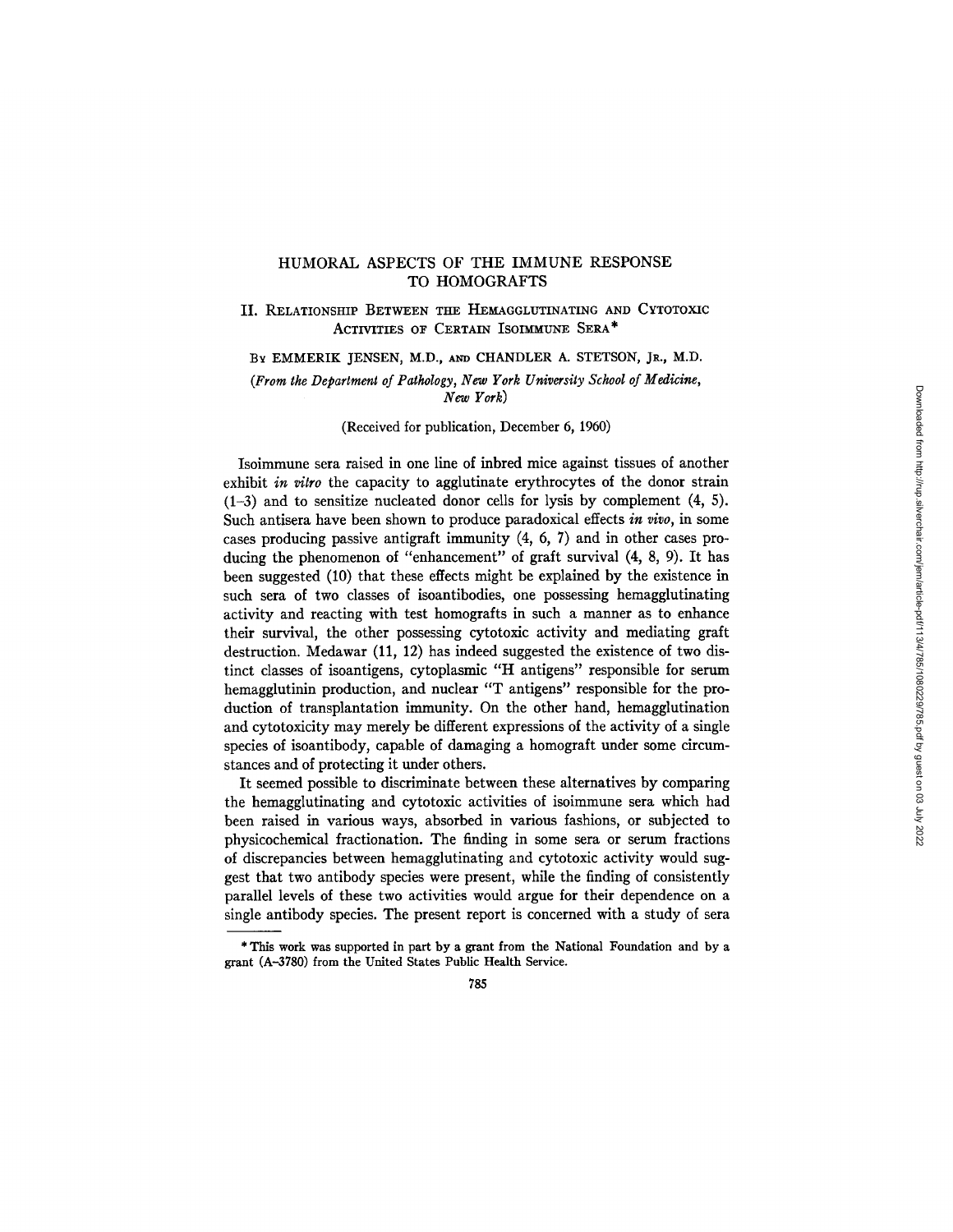raised against living or dead homologous cells, with or without the use of Freund's adjuvant, and harvested at various times during the course of immunization. The cytotoxic and hemagglutinating activities of these sera were compared, and some of the sera were subjected to absorbtion with donor erythrocytes or with living or lyophilized nucleated cells of the donor strain. The results and some of the implications of these experiments are described in this communication.

### *Materials and Methods*

Immunization of mice of the  $BALB/c$  line with tissues derived from  $C57B1/6$  mice was carried out as described earlier (10). Hemaggiutinin titrations were carried out by the "dextran" technique of Gorer and Mikulska (13) and cytotoxic antibody titrations were performed by a modification (10) of the method described by Gorer and O'Gorman (5). Absorbtions were performed by incubating 0.2 ml. aliquots of serum (diluted 1 to 5 with physiologic saline) for an hour at 4°C. with equal volumes of the absorbents.

## **RESULTS**

*Antibody Response of BALB/c Mice to Injections of Living or Lyophilized C57Bl/6 Mouse Spleen Cells.--It* has already been reported that the incorporation of Freund's adjuvant enhances the cytotoxic isoantibody response to immunization with homologous tissue and that the antibody response to lyophilized tissue is generally weaker than that to living homologous tissue (10). In the present study, the hemagglutinating antibody response was found to be similarly influenced. The primary response to the injection of living spleen cells was characterized by the appearance of both cytotoxic and hemagglutinating antibodies in relatively low titer. Subsequent booster injections resulted in a prompt rise in titer of both activities, such stimulation being especially effective after the antibody titers had declined during an interval of a month or more following primary immunization. Similarly, antisera harvested after primary stimulation with lyophilized tissue showed little or no cytotoxic or hemagglutinating activity, while booster injections resulted in a brisk secondary response. Further booster injections given at a time when antibody titers were already high had, as might be expected, relatively little effect. Especially noteworthy was the speed with which antibodies appeared during the booster response, nearly maximum titers being achieved within 6 days after the injection. In general, the kinetics of the primary and secondary responses were quite typical of those seen in other, more classical, immunization procedures. In Fig. 1 are shown the cytotoxic and hemagglutinating antibody titers of sera obtained at various times during an experiment in which BALB/c mice were immunized with lyophilized C57BI/6 splenic tissue. The effect of adjuvant is seen in the earlier appearance of antibodies and in the higher titers of both cytotoxic and hemagglutinating antibodies found after booster injections.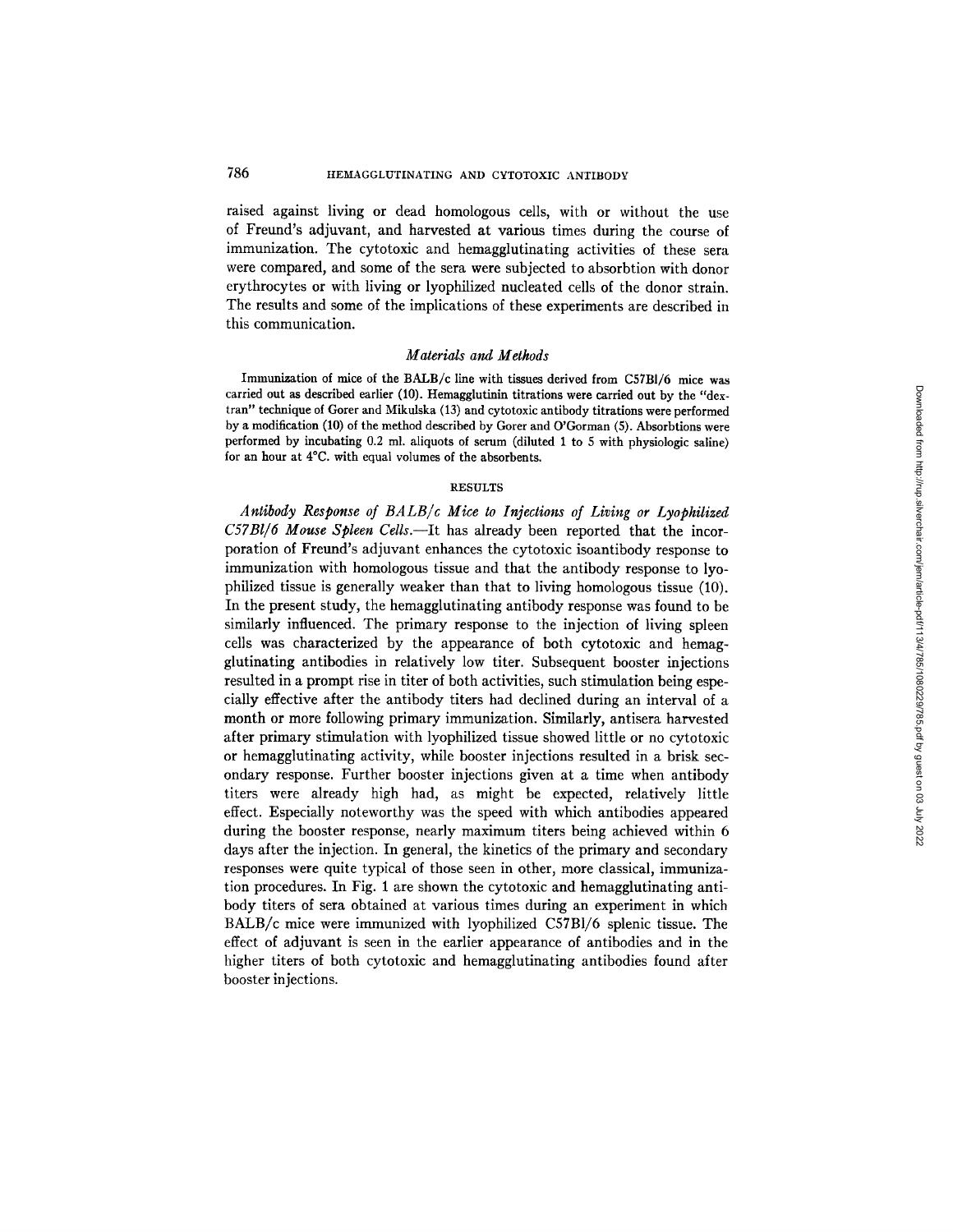*Comparison of Cytotoxi¢ and Hemagglutinating Activities of Isoimmune Sera.--*  In the experiment illustrated in Fig. 1 there was a general parallelism between the hemagglutinating and cytotoxic activities of the sera drawn at various intervals. In this and other experiments the hemagglutinating antibody titer was usually found to be several fold higher than the cytotoxic antibody titer, due



FIO. 1. Cytotoxic and hemagglutinating antibody titers of pooled sere obtained at intervals during immunization of BALB/c mice with lyophilized C57Bl/6 spleen. Initial injections of 5 mg. were given on day 0, and the mice were boosted as indicated by the arrows. All injections were made into the foot-pads. In this experiment, hemagglutinafing antibody determinations were performed only on those sera drawn after the 50th day of immunization.

to intrinsic differences in the sensitivities of the antibody assay systems used. In Table I it may be seen that the sensitivity of the cytotoxic antibody test is dependent on the concentration of target cells in the test suspension. The inoculum used as routine in these studies contained approximately  $2 \times 10^4$  cells/ c.mm. and was chosen to provide sufficient cells that the proportion of lysed cells could conveniently be estimated by the examination of a few high power fields. The choice of a lower cell concentration for these titrations would have resulted in cytotoxic antibody titers quite comparable in magnitude to the hemagglutinin titers obtained.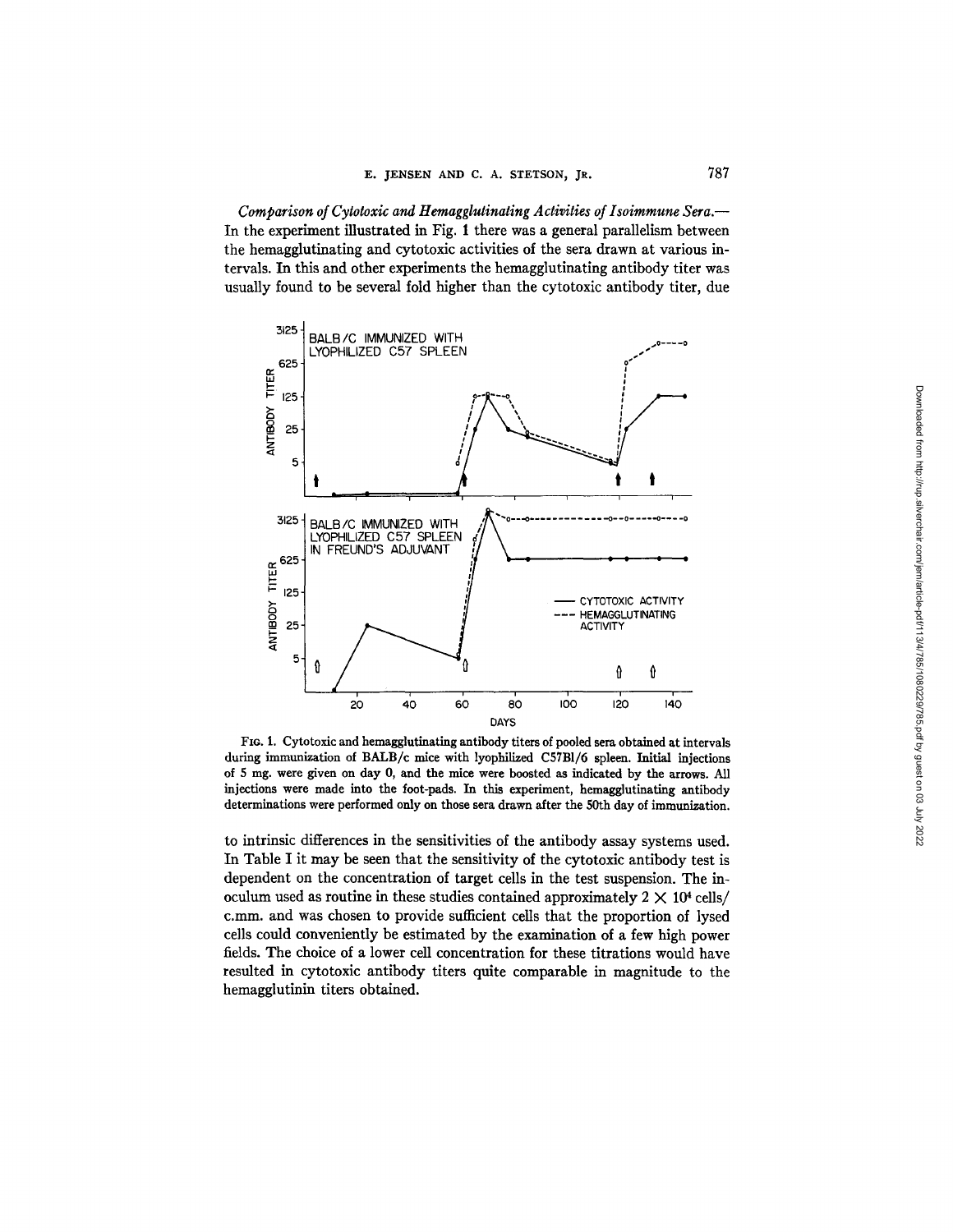The general correspondence between these titers is of some interest since, if the cytotoxic and hemagglutinating activities of isoimmune sera were due to the presence of two distinct antibody species, it is unlikely that these would always occur in the same relative proportions. That is, it might be expected that a

| Serum dilution | No. of cells per c.mm. in test system |                 |                 |  |  |  |
|----------------|---------------------------------------|-----------------|-----------------|--|--|--|
|                | $2.5 \times 10^{8}$                   | $5 \times 10^4$ | $1 \times 10^4$ |  |  |  |
| 1/20           | $++++-$                               | $+++++$         | $+++++$         |  |  |  |
| 1/40           | $^{\mathrm{++}}$                      | $+++++$         | $+++++$         |  |  |  |
| 1/80           | ᆂ                                     | ++++            | $+++++$         |  |  |  |
| 1/160          |                                       |                 | $++++-$         |  |  |  |
| 1/320          | 0                                     |                 | $+++++$         |  |  |  |
| 1/640          | 0                                     |                 | $++$            |  |  |  |
| 1/1280         | 0                                     |                 |                 |  |  |  |

TABLE I Sensitivity of the Cytotoxic Assay with Respect to the Concentration of Target Cells

Each tube contained 0.2 ml. of the suspension of E.L.4 ascites tumor cells in balanced salt solution and 0.2 ml. serum dilution. After incubation at 37°C. for 15 minutes, 0.2 ml. undiluted guinea pig complement was added to each tube and incubation was continued for  $\frac{1}{2}$  hour. Then 1.0 ml. 0.1 per cent eosin Y in balanced salt solution was added, a drop of the suspension was examined microscopically, and the percentage of cells showing nuclear staining and cytoplasmic lysis was estimated.

 $\dot{+}$ , 0 to 25 per cent cells lysed; ++, 26 to 50 per cent cells lysed; +++, 51 to 75 per cent cells lysed;  $++++$ , 76 to 100 per cent cells lysed.



FIG. 2. Comparison between cytotoxic and hemagglutinating activities of 60 pools of serum, drawn at various intervals after immunization of BALB/c mice with C57Bl/6 spleen. Freund's adjuvant was used in the immunization of some of the groups of mice, and sera directed against either lyophilized or living tissue are represented. No serum pool tested showed a high cytotoxic activity but low hemagglutinating activity, and vice versa.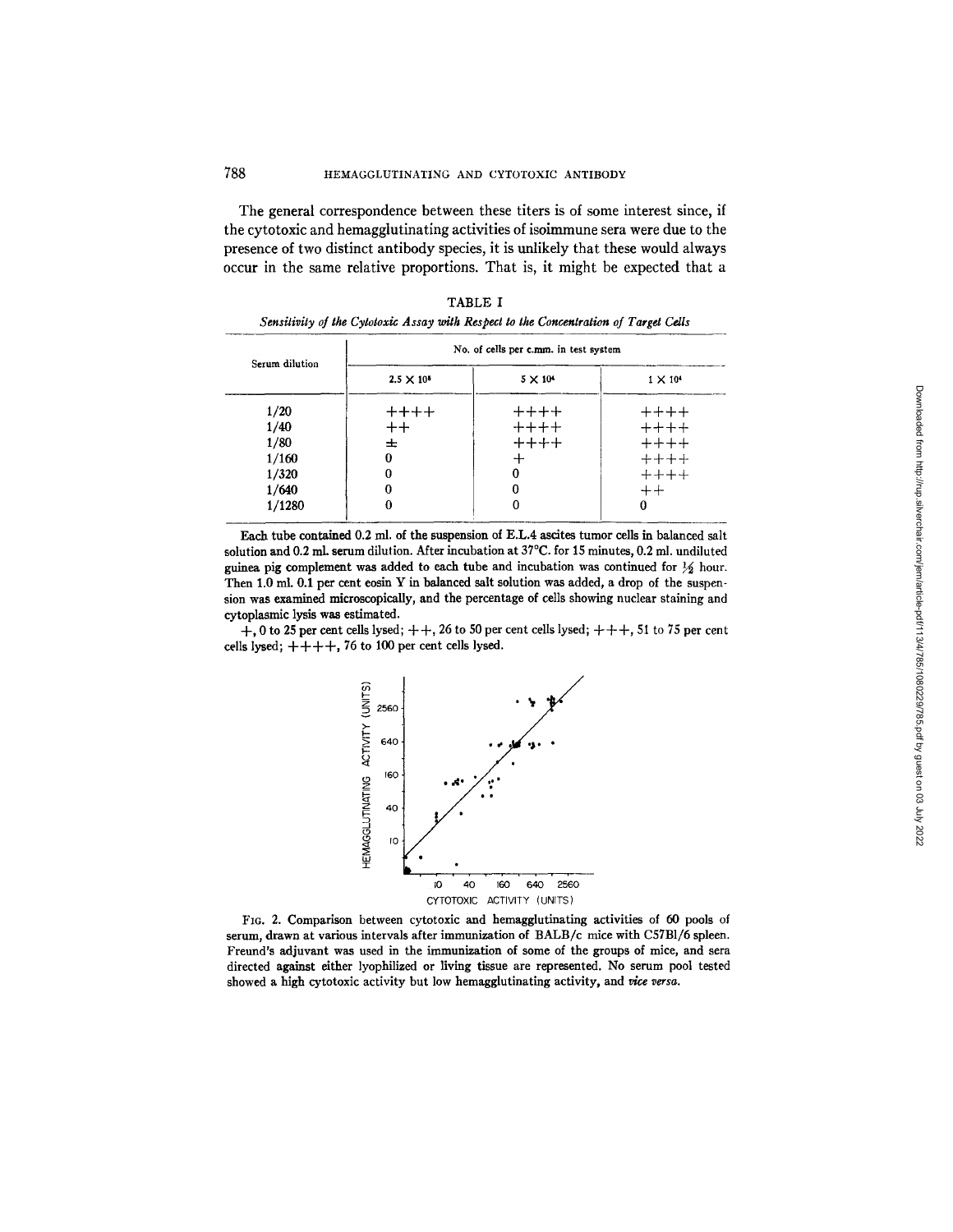given immunizing material or procedure would result in the production of antisera of high cytotoxic but low hemagglutinating antibody content or vice *versa.* Such a discrepancy has not been found, although numerous sera of high or low titers, produced against lyophilized or living tissue, with or without Freund's adjuvant, harvested early or late in the course of immunization, have been tested. Fig. 2 shows that within the limits of the experimental error inherent in the assay techniques there was always a reasonably good correspondence between the two titers.

*Attempts at Differential Absorbtion of Cytotoxic and Hemagglutinating Ac-*

|         |                      | Cytotoxic titer      |                           | Hemagglutinin titer  |                           |              |  |  |
|---------|----------------------|----------------------|---------------------------|----------------------|---------------------------|--------------|--|--|
| Serum   |                      |                      | After absorption with C57 |                      | After absorption with C57 |              |  |  |
|         | Before<br>absorption | Lyophilized<br>liver | Erythrocytes              | Before<br>absorption | Lyophilized<br>liver      | Erythrocytes |  |  |
| 19C0125 | 16                   | 0                    | 32                        | 128                  | 0                         | 256          |  |  |
| 19C0131 | 16                   |                      | 16                        | 256                  |                           | 128          |  |  |
| 19C0208 | 16                   |                      | 32                        | 128                  |                           | 32           |  |  |
| 19C0215 | 16                   | 0                    | 16                        | 64                   |                           | 64           |  |  |
| 19C0324 | 16                   | 0                    | 16                        | 128                  |                           | 128          |  |  |

| TABLE II                               |
|----------------------------------------|
| Absorption of BALB/c Anti-C57Bl/6 Sera |

Cytotoxic titers are expressed as the reciprocal of the serum dilution giving approximately 50 per cent lysis of the test E.L.4 cells. Hemagglutinin titers are expressed as the reciprocal of the highest serum dilution giving unequivocal macroscopic agglutination of the test erythrocytes.

*tivities of Isoimmune Sera.--It* was anticipated that absorbtion with living nucleated cells, lyophilized tissue preparations and erythrocytes would provide information useful from two points of view. First, it seemed possible that differential absorbtion of cytotoxic or hemagglutinating activity might be accomplished with one or another of these agents, as suggested by Brent (14); the selective removal of hemagglutinating activity by absorbtion with erythrocytes, for example, would argue for the dependence of this activity on an antibody species different from that involved in the cytotoxic phenomenon. On the other hand, any appreciable absorbtion of cytotoxic activity by either lyophilized tissue or erythrocytes would in itself be of considerable interest, as such preparations are thought not to contain significant amounts of transplantation antigens (11, 12, 14).

Five isoimmune sera, obtained from BALB/c mice at various times after immunization with lyophilized C57B1/6 splenic tissue and Freund's adjuvant, were absorbed with packed C57B1/6 erythrocytes or lyophilized C57B1/6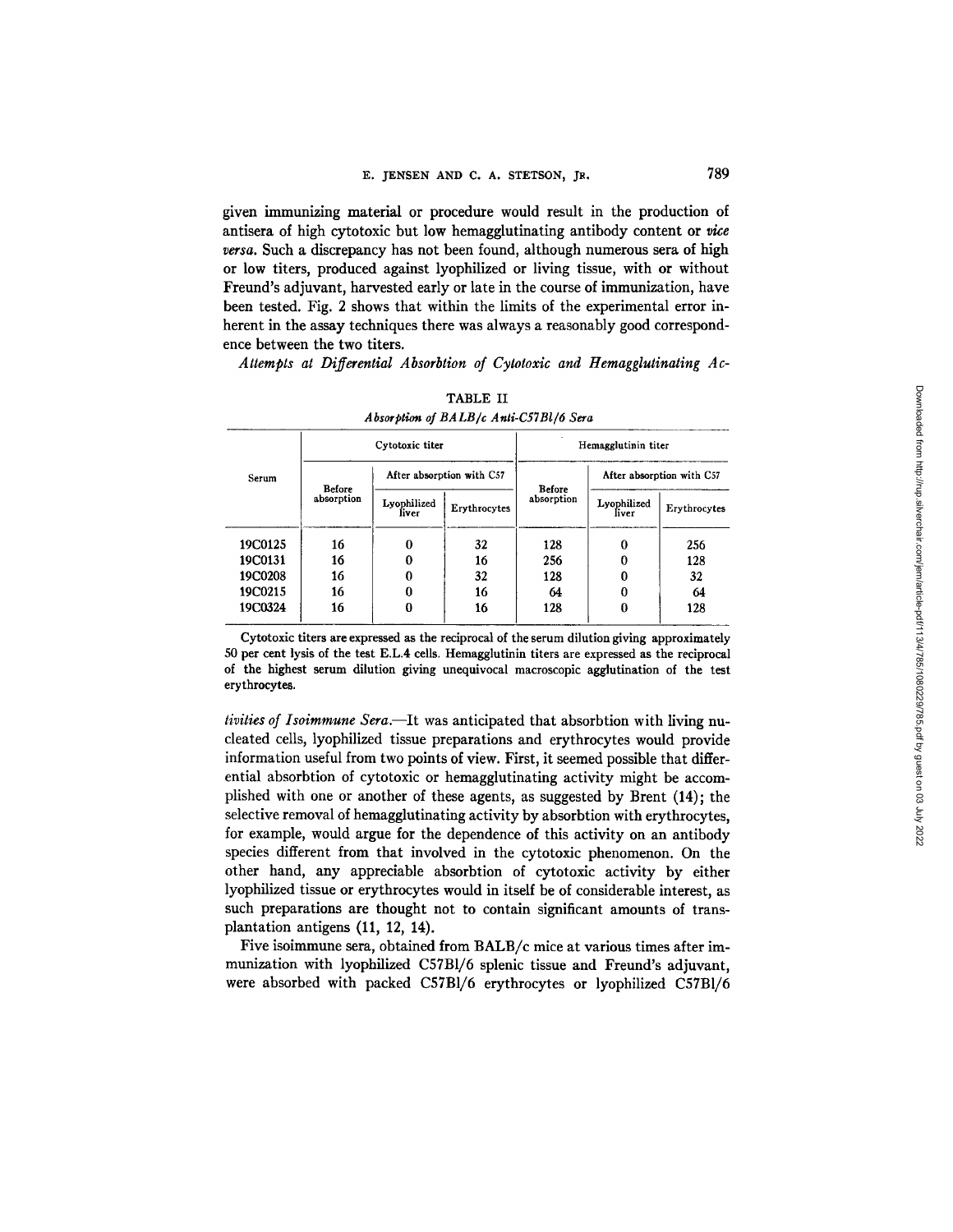liver homogenate. Serial twofold dilutions of the absorbed and unabsorbed sera were made, and the hemagglutinating and cytotoxic activities were determined. The results of this experiment, shown in Table II, indicate that absorbtion with lyophilized liver resulted in complete removal of both cytotoxic

| ART. |  |
|------|--|
|------|--|

| Absorption of Anti-C57Bl/6 Sera with Fresh Isologous and Homologous Liver Homogenates |  |  |
|---------------------------------------------------------------------------------------|--|--|
|                                                                                       |  |  |

|                          |                      | Cytotoxic titer                     |    | Hemagglutinin titer   |                       |                  |  |
|--------------------------|----------------------|-------------------------------------|----|-----------------------|-----------------------|------------------|--|
| Serum                    |                      | After absorption with               |    |                       | After absorption with |                  |  |
|                          | Before<br>absorption | C57B1/6<br>BALB/c<br>liver<br>liver |    | Before<br>absorption! | BALB/c<br>liver       | C57B1/6<br>liver |  |
| CBA anti- $C57B1/6$      | 80                   | 30                                  | 5  | 1280                  | 1280                  | 160              |  |
| $BALB/c$ anti- $C57B1/6$ | 80                   | 60                                  | 10 | 1280                  | 1280                  | 320              |  |
| $BALB/c$ anti- $C57B1/6$ | 50                   | 40                                  | 5  | 640                   | 320                   |                  |  |

| TABLE IV |  |  |
|----------|--|--|
|          |  |  |

Absorption of Isoimmune Sera by Lyophilized Isologous and Homologous Liver Homogenates

|                   |                  | Before          | After absorption with |                  |                              |  |
|-------------------|------------------|-----------------|-----------------------|------------------|------------------------------|--|
| Serum             | Antibody titer   | absorp-<br>tion | BALB/c<br>liver       | C57B1/6<br>liver | C57B1/6<br>eryth-<br>rocytes |  |
| BALB/c anti-C57   | Cytotoxic*       | 192             | 96                    | 6                | 192                          |  |
|                   | Hemagglutinating | 768             | 768                   | 96               | 1536                         |  |
| BALB/c anti-C57   | Cytotoxic*       | 320             | n.d.t                 | 80               | n.d.                         |  |
|                   | Hemagglutinating | 5120            | n.d.                  | 640              | n.d.                         |  |
| $C57$ anti-BALB/c | Cytotoxics       | 80              | n.d.                  | 80               | n.d.                         |  |
|                   | Hemagglutinating | 5120            | n.d.                  | 5120             | n.d.                         |  |

\* Titer determined against E.L.4 cells.

# n.d., not done.

§ Titer determined against BALB/c lymph node cells.

and hemagglutinating activity, while no consistent change in titer was observed following absorbtion with erythrocytes.

In another experiment, 50 per cent suspensions of fresh liver tissue from  $C57B1/6$  and from BALB/c mice were subjected to homogenization in a Waring blender. The sediments obtained on centrifugation were washed twice and suspended in equal volumes of physiologic saline solution, and were then used to absorb aliquots of a CBA anti-C57Bl/6 serum and two BALB/c anti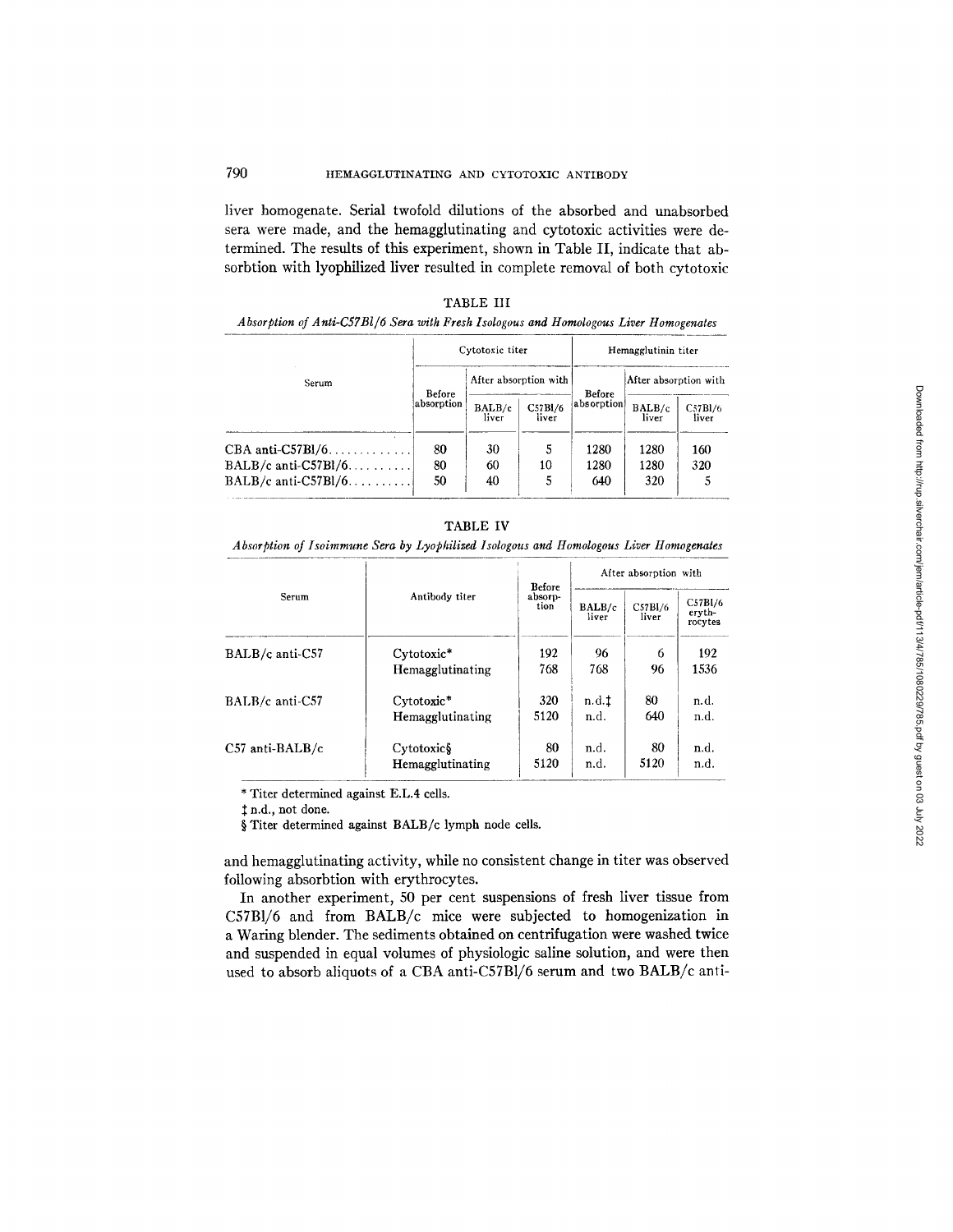C57B1/6 sera. Determination of hemagglutinating and cytotoxic activities of these sera showed (Table III) that absorbtion with isologous liver resulted in only slight decreases of titer, which could be attributed to dilution occurring during absorbtion, but absorbtion with C57B1/6 liver homogenate resulted in appreciable and proportionate reduction of both cytotoxic and hemagglutihating titers.

The results of absorbtion with isologous and homologous lyophilized liver and with homologous erythrocytes are illustrated in Table IV; again, a marked reduction in both antibody activities was observed following the absorbtion with homologous liver while absorbtion with isologous liver or homologous erythrocytes had no appreciable effect. The absorbtion produced by the lyo-

| Serum                                                             | Hemagglutination at serum<br>dilution of |      |          |             |          | Cytotoxicity at<br>serum dilution of |          |          |
|-------------------------------------------------------------------|------------------------------------------|------|----------|-------------|----------|--------------------------------------|----------|----------|
|                                                                   | 1/20                                     | 1/40 | 1/80     | 1/160 1/320 |          | 1/20                                 | 1/40     | 1/80     |
| Unabsorbed                                                        |                                          |      |          |             | $\bf{0}$ |                                      |          | $\Omega$ |
| Absorbed twice with C57Bl/6                                       |                                          |      | $\bf{0}$ | $\Omega$    | 0        | 0                                    | $\theta$ | $\Omega$ |
| Absorbed twice with BALB/c<br>$crvthrocytes \ldots \ldots \ldots$ |                                          |      |          | ┿           | 0        |                                      |          |          |

TABLE V

Absorption of Cytotoxic and Hemagglutinating Antibodies from BALB/c Anti-C57 Bl/6 Serum *by Homologous Erythroeytes* 

philized C57B1/6 liver preparation was specific, in that the same preparation did not absorb cytotoxic or hemagglutinating activity from C57B1/6 anti-BALB/c serum. The relative ineffectiveness of erythrocytes in these absorbtion experiments may be related to their relatively low content of isoantigens (4) and to the fact that the absorbtions were carried out under conditions different from those known to be essential for the demonstration of hemagglutination. When similar absorbtions were carried out in the presence of 2 per cent dextran and normal human serum (13), absorbtion by erythrocytes of both hemagglutinating and cytotoxic activity was unequivocal (Table V).

*Electrophoretic Fractionation o] Isoimmune Sera.--Starch* block electrophoresis of three pools of isoimmune BALB/c anti-C57B1/6 sera was carried out, and the antibody activities of the resulting fractions were determined. Fig. 3 shows that both the hemagglutinating and cytotoxic activities were found in the gamma globulin region and the activity curves do not indicate that any significant separation of these activities had been accomplished. These results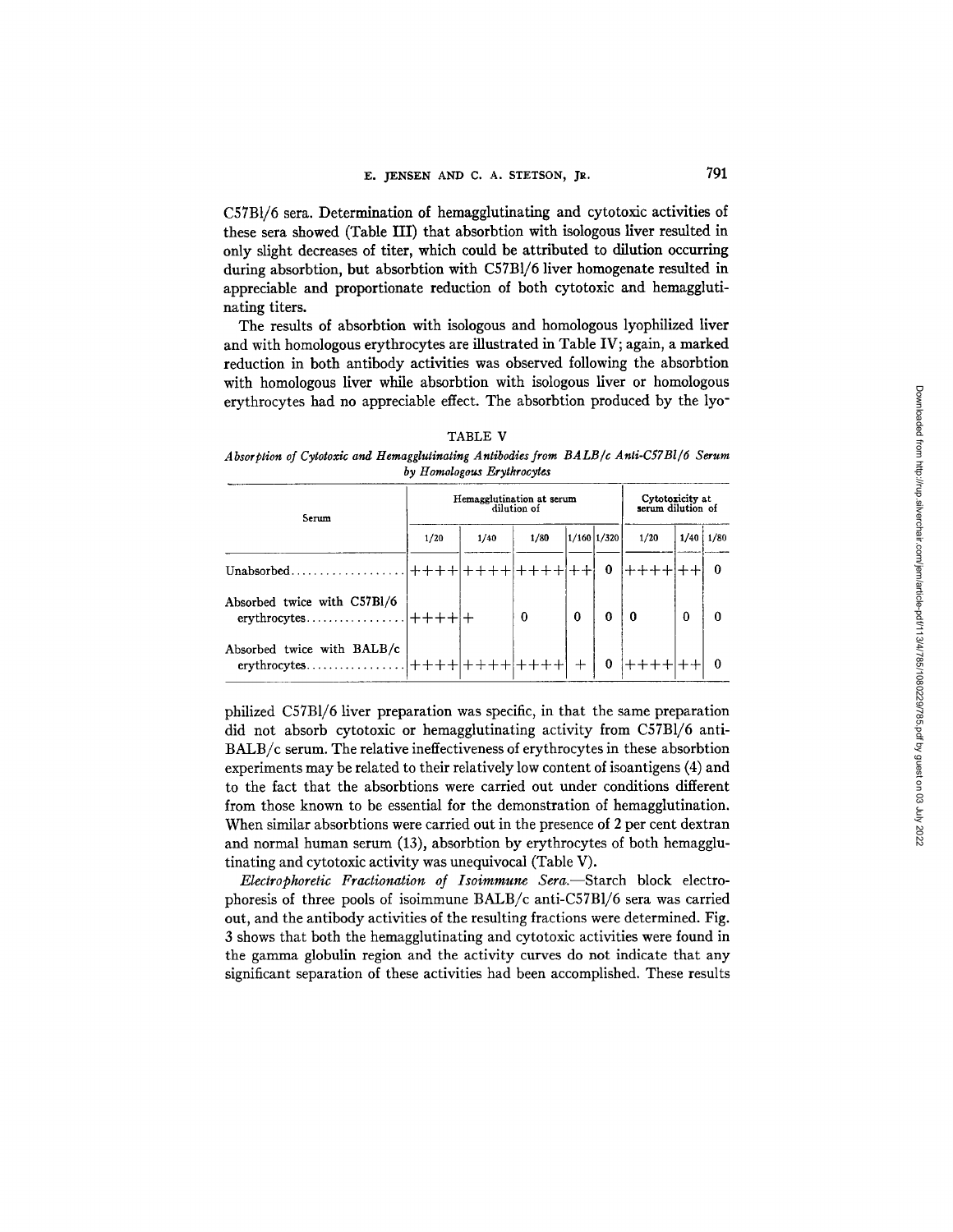**are consistent with, but of course not necessarily indicative of, the existence of a single antibody responsible for both effects.** 

# DISCUSSION

**No evidence was obtained in these experiments for the existence in isoimmune murine sera of separate antibodies responsible for the hemagglutination** 



**Fro. 3. Cytotoxic and hemagglutinating activity of eluted fractions obtained by starch block electrophoresis. The solid lines represent the protein concentrations in the fractions of these two pools of BALB/c anti-CS7B1/6 sera. The peak of the gamma globulin fraction of a control human serum was found in tube 6. Both of the isoantibody activities were maximal in this region, and no significant separation was demonstrable.** 

**and cytotoxicity shown by these sera. Rather, the data are consistent with the interpretation that the same antibody or antibodies are responsible for both effects. It is possible that the use of other variables might have yielded different results, and further experiments with other strain combinations and antigenic materials are under way.** 

**The demonstration that lyophilized tissue preparations are capable of inducing the formation of antibodies with both cytotoxic and hemaggtutinating**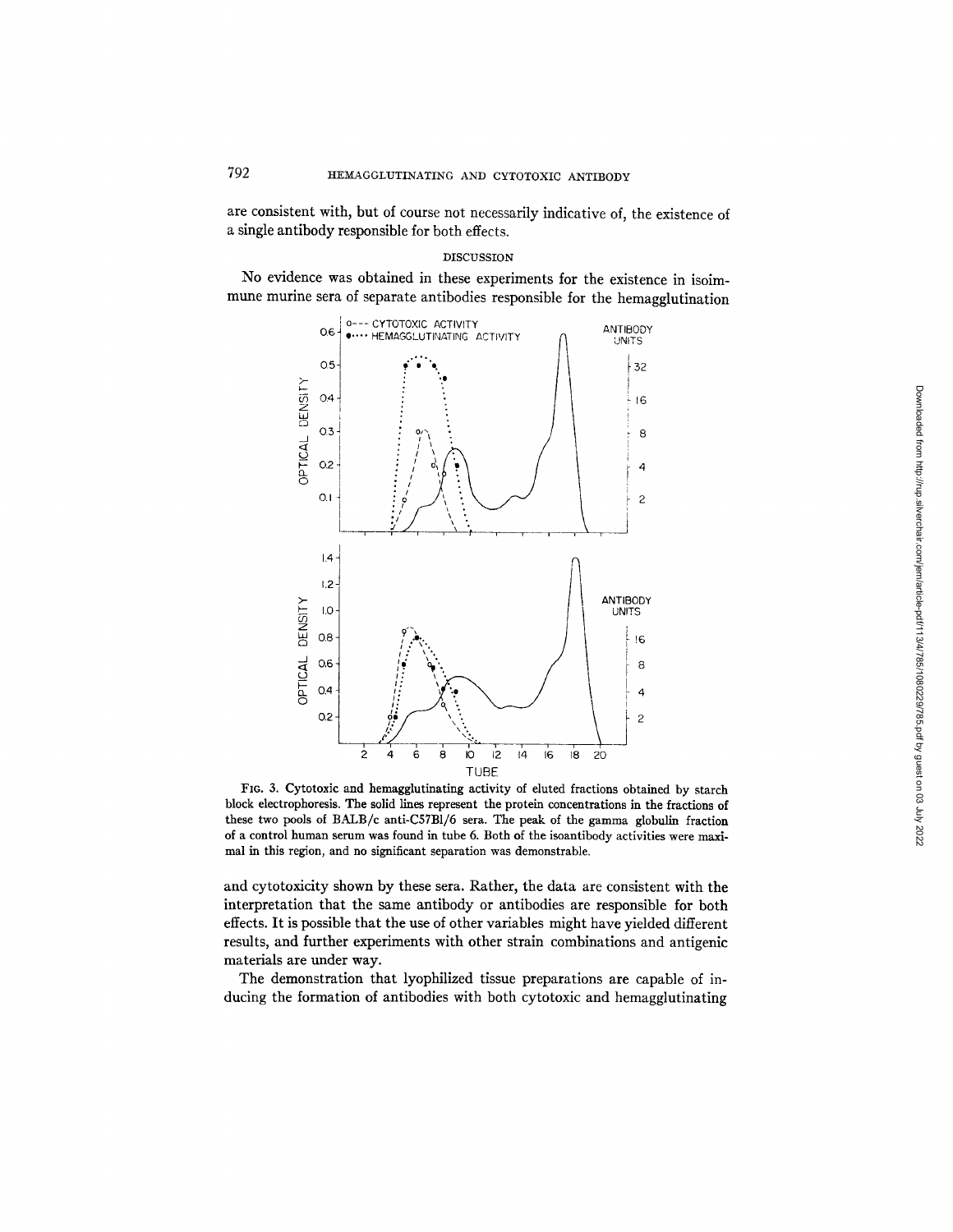activity, and are furthermore capable of absorbing both activities from isoimmune sera, was a somewhat unexpected finding. Much evidence has been cited (4, 8, 9, 11, 12, 14) in support of the view that immunization with dead or lyophilized tissue leads to the production of hemagglutinating antibodies mediating the phenomenon of graft enhancement, while the occurrence of cytotoxic antibodies capable of killing homologous cells *in vivo* or *in vitro* has been reported only after immunization with living cells. Gorer (4), however, has called attention to the reports by Snell *et al.* (15, 16) on the induction of graft immunity by immunization with lyophilized tissue, and Kaliss (17) has described an intriguing dose-response relationship in which immunization with small doses of lyophilized tissue resulted in antigraft immunity while larger doses produced enhancement. While the present experiments indicate that the antibody response to lyophilized tissue is qualitatively similar to that produced by immunization with living tissue, it is quite possible that quantitative differences may be of great importance in determining the reaction of the immunized host to test grafts. It has already been established in passive serum transfer experiments that small doses of antiserum may cause graft enhancement while larger doses produce immunity (18). Differences in the capacity of living and lyophilized tissue to induce delayed hypersensitivity of the tuberculin type may also be implicated in these *in vivo* phenomena.

It should be pointed out that the *in vitro* absorbtion of isoantibodies provides the basis for an assay of isoantigens in tissues. In particular, the cytotoxic assay lends itself readily to quantitative work, and in preliminary experiments has provided a more rapid and sensitive method for the assay of isoantigens than is possible with the bio-assays now in use. The validity of this approach, of course, is predicated on the assumption that the isoantigens detectable by this method are indeed those involved in the various histocompatibility phenomena. Evidence bearing on this point will be presented in a subsequent communication.

#### **SUMMARY**

Isoimmune sera, prepared in BALB/c mice by immunization with living or lyophilized tissue from C57B1/6 mice, were found to possess both hemagglutinating and cytotoxic activity for donor cells. Comparative titrations indicated a good correspondence between these two activities. Absorbtion with living or dead donor tissue caused removal or proportionate reduction of both activities. The results are consistent with the existence in isoimmune sera of a single class of isoantibodies, capable of agglutinating donor cells or of sensitizing them for complement lysis. Living and lyophilized tissue differ quantitatively, but not qualitatively, in their capacity to induce formation of these antibodies.

The authors are indebted to Dr. Edward Franklin for performing the electrophoretic fractionations of isoimmune sera.